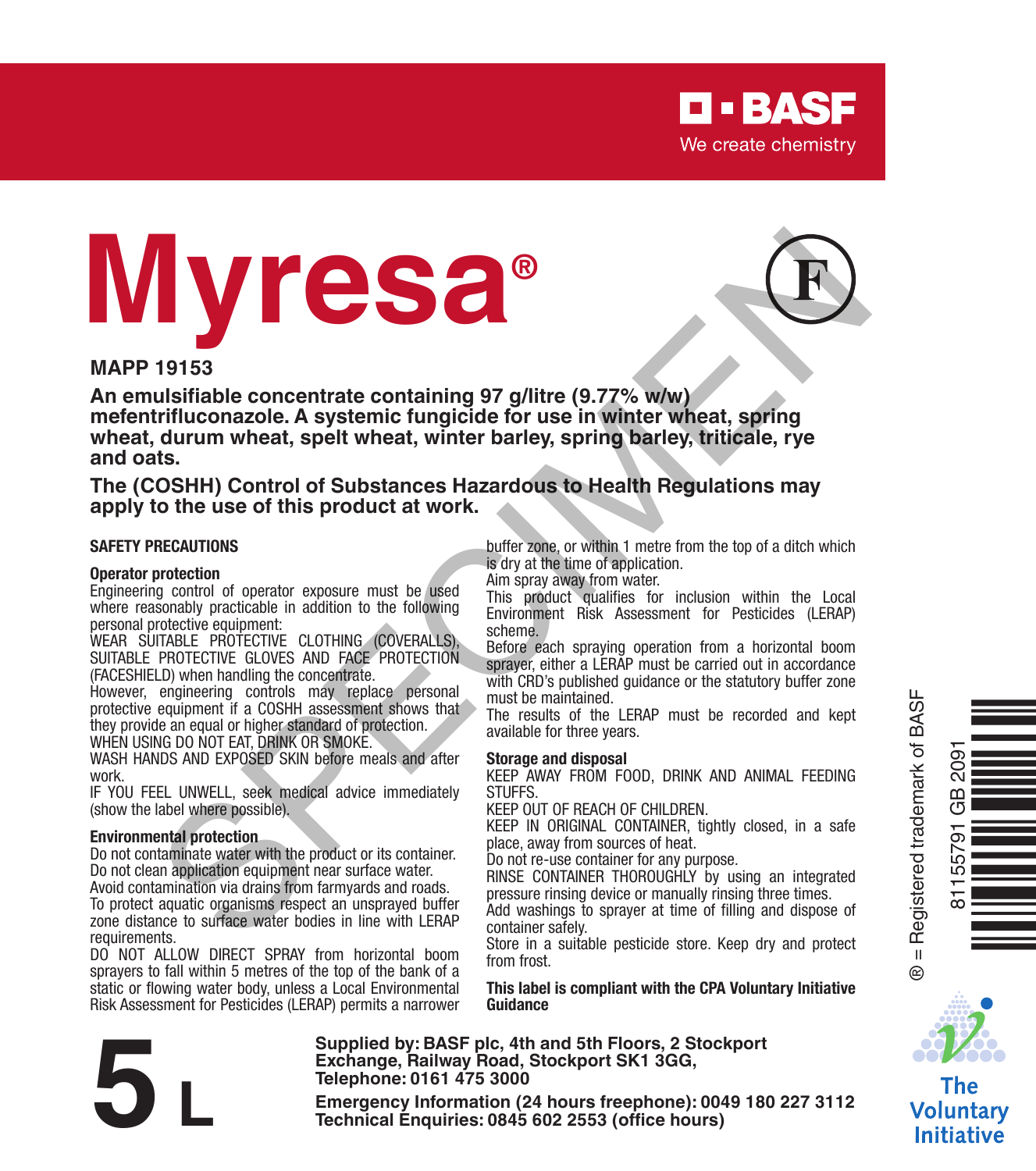# **Myresa®**

**An emulsifiable concentrate containing 97 g/litre (9.77% w/w) mefentrifluconazole.**

# **Warning**

**Causes skin irritation. May cause an allergic skin reaction. Causes eye irritation. Harmful if inhaled. May cause respiratory irritation.**

# **IMPORTANT INFORMATION**

# **FOR USE ONLY AS A PROFESSIONAL FUNGICIDE**

| may cause an allergic skin reaction.<br>Causes eve irritation.<br>Harmful if inhaled.<br>May cause respiratory irritation.<br>Very toxic to aquatic life with long lasting effects.                                                                                                   |                                   |                              |                                                |                                                 |
|---------------------------------------------------------------------------------------------------------------------------------------------------------------------------------------------------------------------------------------------------------------------------------------|-----------------------------------|------------------------------|------------------------------------------------|-------------------------------------------------|
| Wash contaminated body parts thoroughly after handling.<br>Use only outdoors or in a well-ventilated area.<br>IF IN EYES: Rinse cautiously with water for several minutes.<br>Remove contact lenses, if present and easy to do. Continue<br>rinsing.                                  |                                   |                              |                                                |                                                 |
| Call a POISON CENTRE or doctor/physician if you feel<br>unwell<br>Store locked up.<br>Dispose of contents/container to a licensed hazardous-<br>waste disposal contractor or collection site except for empty<br>clean containers which can be disposed of as non-hazardous<br>waste. |                                   |                              |                                                |                                                 |
| Contains a solution of a methacrylate-based polymer. May produce<br>an allergic reaction.                                                                                                                                                                                             |                                   |                              |                                                |                                                 |
| To avoid risks to human health and the environment, comply with the<br>instructions for use.                                                                                                                                                                                          |                                   |                              |                                                |                                                 |
| <b>IMPORTANT INFORMATION</b><br>FOR USE ONLY AS A PROFESSIONAL FUNGICIDE                                                                                                                                                                                                              |                                   |                              |                                                |                                                 |
|                                                                                                                                                                                                                                                                                       |                                   |                              |                                                |                                                 |
| <b>Crops</b>                                                                                                                                                                                                                                                                          | <b>Maximum</b><br>individual dose | <b>Maximum total</b><br>dose | Latest time of<br>application                  | <b>Aquatic buffer zone</b><br>distance (metres) |
| Barley, durum wheat,<br>oats, rye, spelt,<br>tritacle, wheat                                                                                                                                                                                                                          | 1.5 litres product/ha             | 3 litres product/ha          | When flowering<br>anthesis complete<br>(GSS69) | 5                                               |

## **Other specific restriction:**

This product must not be applied via hand-held equipment.

**READ THE LABEL BEFORE USE. USING THIS PRODUCT IN A MANNER THAT IS INCONSISTENT WITH THE LABEL MAY BE AN OFFENCE. FOLLOW THE CODE OF PRACTICE FOR USING PLANT PROTECTION PRODUCTS.**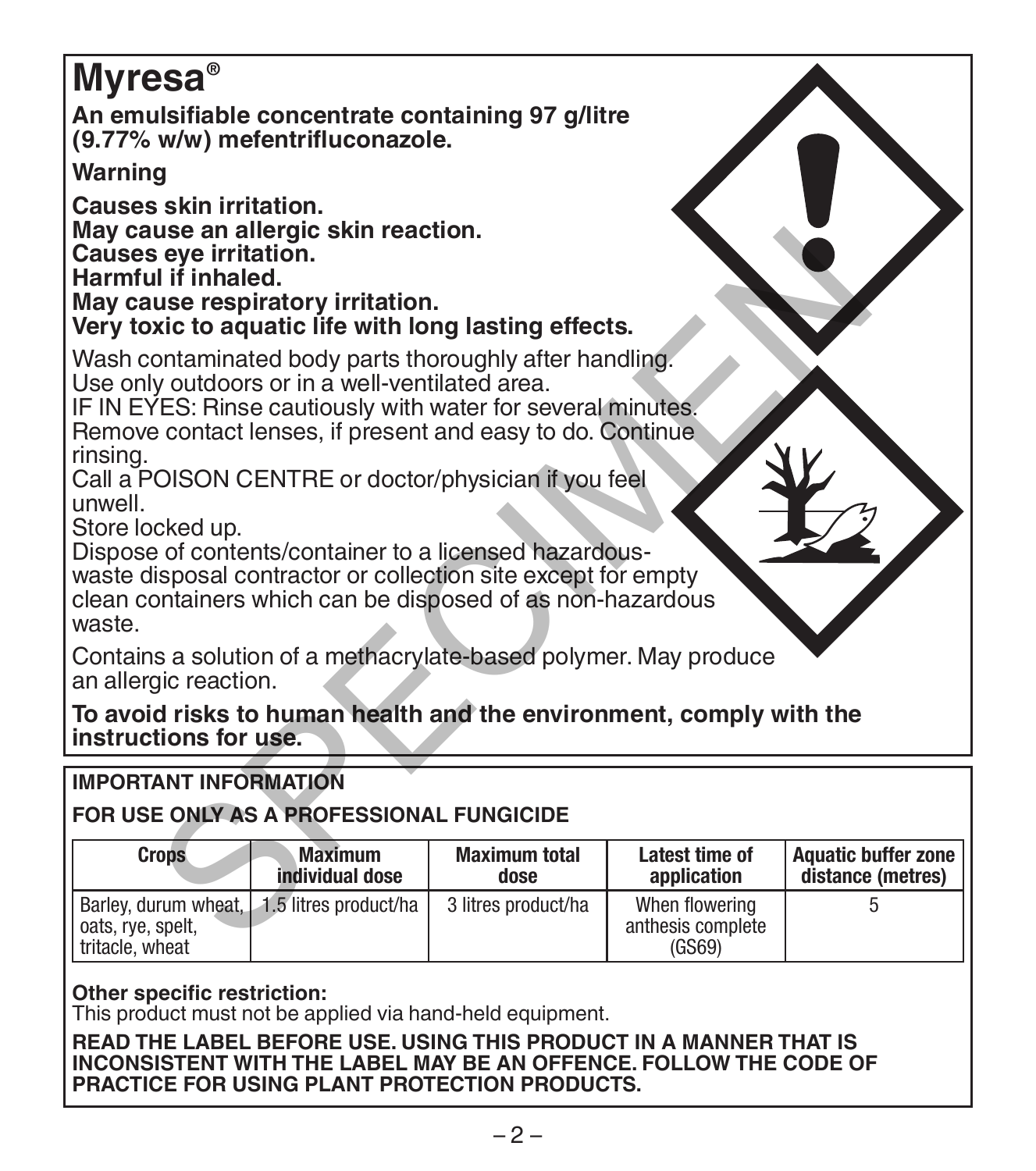# **DIRECTIONS FOR USE**

IMPORTANT: This information is approved as part of the Product Label. All instructions within this section must be read carefully in order to obtain safe and successful use of this product.

Myresa is a systemic fungicide with protectant and curative properties for disease control in winter wheat, spring wheat, durum wheat, spelt wheat, winter barley, spring barley, triticale, rye and oats.

#### **Restrictions/Warnings**

#### **Disease control**

|                                                                                                                                                                                                                                                                                                                                                                      | barley, triticale, rye and oats. |                |           |       |               |               |           |           |    |  |  |
|----------------------------------------------------------------------------------------------------------------------------------------------------------------------------------------------------------------------------------------------------------------------------------------------------------------------------------------------------------------------|----------------------------------|----------------|-----------|-------|---------------|---------------|-----------|-----------|----|--|--|
| <b>Restrictions/Warnings</b>                                                                                                                                                                                                                                                                                                                                         |                                  |                |           |       |               |               |           |           |    |  |  |
| When applied to barley intended for malting, refer to the latest timing restrictions for<br>mefentrifluconazole given by the British Beer and Pub Association.                                                                                                                                                                                                       |                                  |                |           |       |               |               |           |           |    |  |  |
| After spraying, wash out sprayer thoroughly according to manufacturer's guideline and<br>dispose of washings and clean containers according to DEFRA Code of Practice and<br>local authority quidelines.                                                                                                                                                             |                                  |                |           |       |               |               |           |           |    |  |  |
| <b>Disease control</b>                                                                                                                                                                                                                                                                                                                                               |                                  |                |           |       |               |               |           |           |    |  |  |
| Myresa is a systemic fungicide with protectant and curative properties for disease<br>control in winter wheat, spring wheat, durum wheat, spelt wheat, winter barley, spring<br>barley, triticale, rye and oats as summarised below:<br><b>Triticale</b><br>Winter<br><b>Durum</b><br><b>Spelt</b><br>Winter<br><b>Spring</b><br><b>Oats</b><br><b>Spring</b><br>Rye |                                  |                |           |       |               |               |           |           |    |  |  |
|                                                                                                                                                                                                                                                                                                                                                                      | Wheat                            | Wheat          | Wheat     | Wheat | <b>Barley</b> | <b>Barley</b> |           |           |    |  |  |
| Septoria tritici                                                                                                                                                                                                                                                                                                                                                     | C.                               | $\mathfrak{C}$ | ۰C.       | C     |               |               | <b>MC</b> | C         |    |  |  |
| Yellow rust                                                                                                                                                                                                                                                                                                                                                          | C                                | C              | C         | C     |               |               |           |           |    |  |  |
|                                                                                                                                                                                                                                                                                                                                                                      |                                  |                |           |       | C             | C.            | <b>MC</b> | C         |    |  |  |
| <b>Brown rust</b>                                                                                                                                                                                                                                                                                                                                                    | C                                | C              | C         | C     | C             | C             | <b>MC</b> | C         |    |  |  |
| Powdery mildew                                                                                                                                                                                                                                                                                                                                                       | <b>MC</b>                        | <b>MC</b>      | <b>MC</b> | МC    | C             |               | <b>MC</b> | <b>MC</b> | C. |  |  |
| Net blotch                                                                                                                                                                                                                                                                                                                                                           |                                  |                |           |       | R             | R             |           |           |    |  |  |
| Rhynchosporium                                                                                                                                                                                                                                                                                                                                                       |                                  |                |           |       | C             | C             | <b>MC</b> |           |    |  |  |
| Ramularia                                                                                                                                                                                                                                                                                                                                                            |                                  |                |           |       | C             | C             |           |           |    |  |  |

 $C =$  Control

MC = Moderate control

 $R =$  Reduction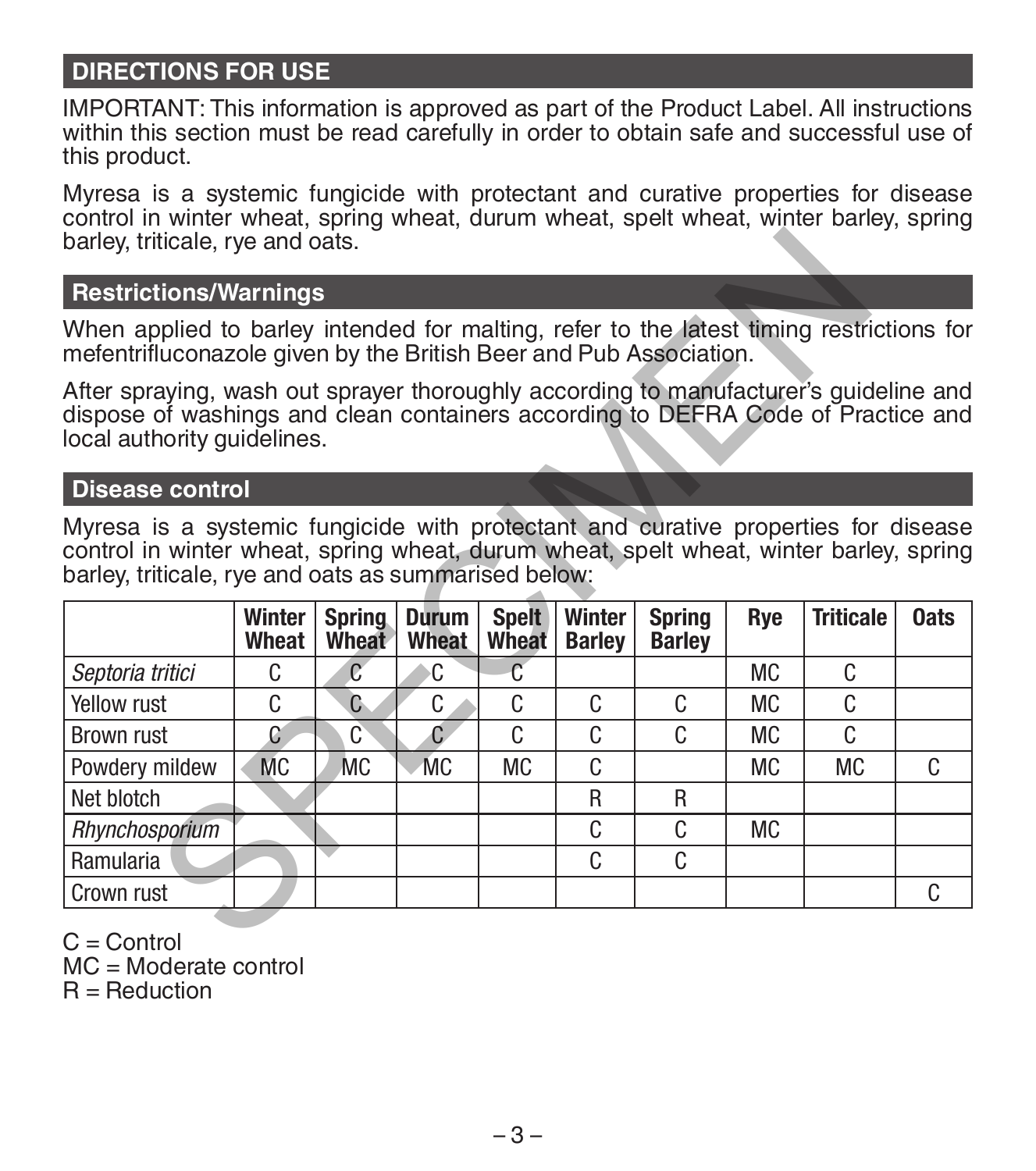**Resistance Management**

**GROUP 3 FUNGICIDE**

Myresa should be used in accordance with the instructions for use for the target diseases at the specific growth stages indicated.

Use Myresa as part of an Integrated Crop Management (ICM) strategy incorporating other methods of control, including where appropriate other fungicides with a different mode of action.

Myresa should be used preventatively and should not be relied upon for its curative potential.

There is a significant risk of widespread resistance occurring in *Septoria tritici* populations in the UK. Failure to follow resistance management action may result in reduced levels of disease control.

There is a significant risk of widespread resistance occurring in *Ramularia collocygni* populations to a number of different modes of action. Repeated use of products containing the same mode of action are unlikely to pro-vide effective control of this disease. For further information on the resistance status of *Ramularia* contact your agronomist or specialist advisor and visit the FRAG-UK website. action.<br>
action.<br>
action is a significant risk of widespread resistance occurring in September<br>
action.<br>
Sa significant risk of widespread resistance occurring in Septembers<br>
is a significant risk of widespread resistance

Myresa contains mefentrifluconazole, a DMI fungicide. Resistance to some DMI fungicides has been identified in *Septoria* leaf blotch (Mycosphaerella graminicola) which may seriously affect the performance of some products. For further advice on resistance management in DMIs contact your agronomist or specialist advisor and visit the FRAG-UK website.

## **Crop Specific Information**

Myresa is a systemic fungicide with protectant and curative properties for disease control in winter wheat, spring wheat, durum wheat, spelt wheat, winter barley, spring barley, rye, triticale and oats.

#### **Time of Application**

For best results apply Myresa as a protectant treatment. Applications can be made from beginning of stem elongation BBCH 30 up to and including flowering anthesis complete BBCH 69 in wheat, barley, rye, triticale and oats.

#### **Rate of Application**

Apply 1.5 litres Myresa in a minimum of 100 litres of water per hectare.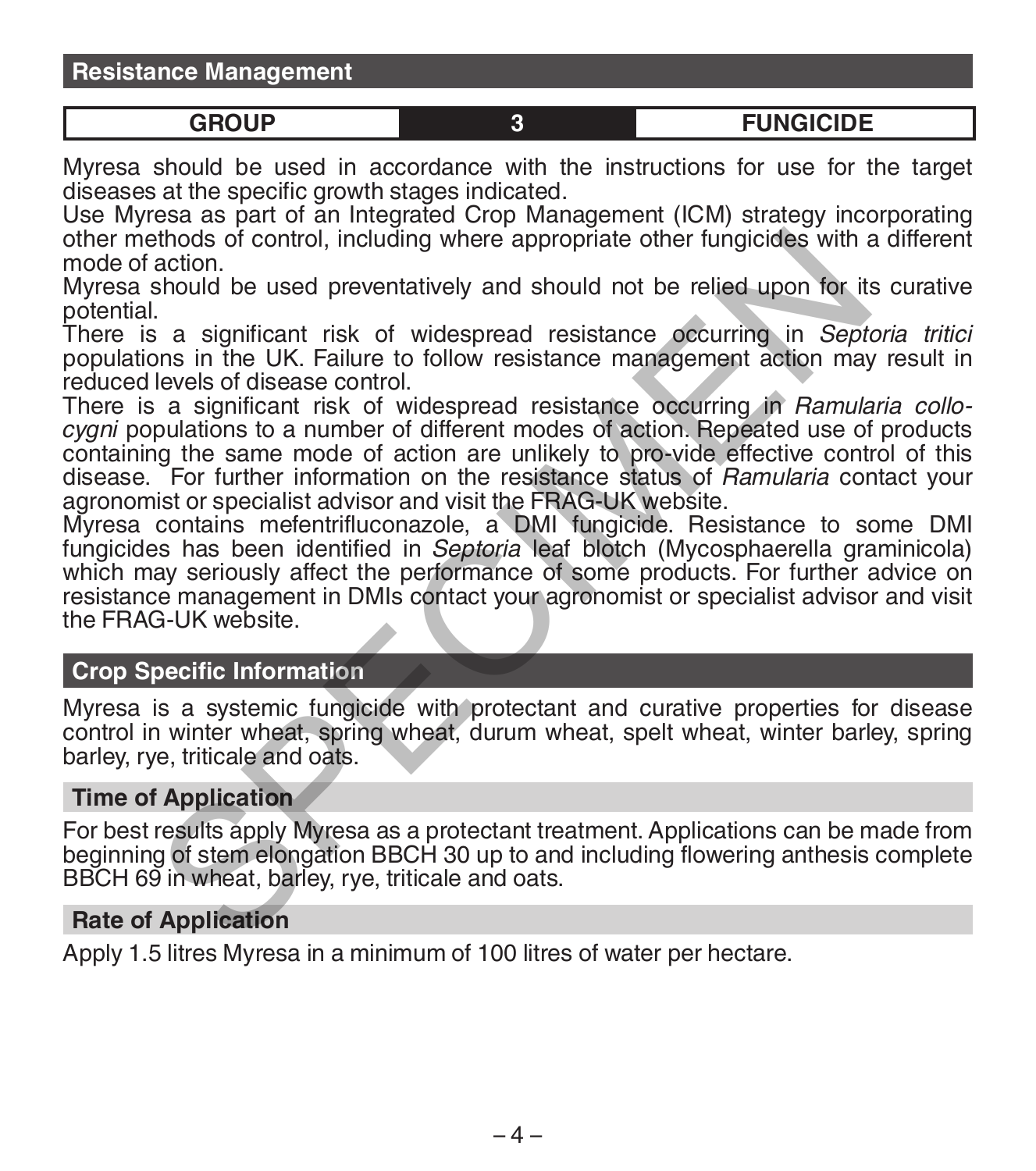## **Mixing and Application**

#### **Mixing**

Half fill the spray tank with clean water and start the agitation. SHAKE THE CONTAINER WELL before use and pour in the required amount of product. Rinse any empty containers thoroughly and add rinsings to the spray tank. Add the remainder of the water and continue agitation until spraying is completed.

When tank mixes are to be used, each product should be added separately to the spray tank, taking due note of any instructions given as to the order of mixing.

All tank mixes should be used immediately after mixing.

#### **Application**

Apply as a MEDIUM spray, as defined by BCPC.

# **Compatibility**

For details of compatibilities contact your distributor, local BASF representative, the BASF Technical Services Hotline: 0845 602 2553 or visit our website www.agricentre. basf.co.uk

## **The following does not form part of the authorised label text.**

With many products there is a general risk of resistance developing to the active ingredients. For this reason a change in activity cannot be ruled out. It is generally impossible to predict with certainty how resistance may develop because there are so many crop and use connected ways of influencing this. We therefore have to exclude liability for damage or loss attributable to any such resistance that may develop. To help minimise any loss in activity the BASF recommended rate should in all events be adhered to. remainder or the water and continue agriation until spraying is complete.<br>In gradient of the used, each product should be added separately to<br>ing due note of any instructions given as to the order of mixing.<br>In this sessib

Numerous, particularly regional or regionally attributable, factors can influence the activity of the product. Examples include weather and soil conditions, crop plant varieties, crop rotation, treatment times, application amounts, admixture with other products, appearance of organisms resistant to active ingredients and spraying techniques. Under particular conditions a change in activity or damage to plants cannot be ruled out. The manufacturer or supplier is therefore unable to accept any liability in such circumstances. All goods supplied by us are of high grade and we believe them to be suitable, but as we cannot exercise control over their mixing or use or the weather conditions during and after application, which may affect the performance of the material, all conditions and warranties, statutory or otherwise, as to the quality or fitness for any purpose of our goods are excluded and no responsibility will be accepted by us for any damage or injury whatsoever arising from their storage, handling, application or use; but nothing should be deemed to exclude or restrict any liability upon us which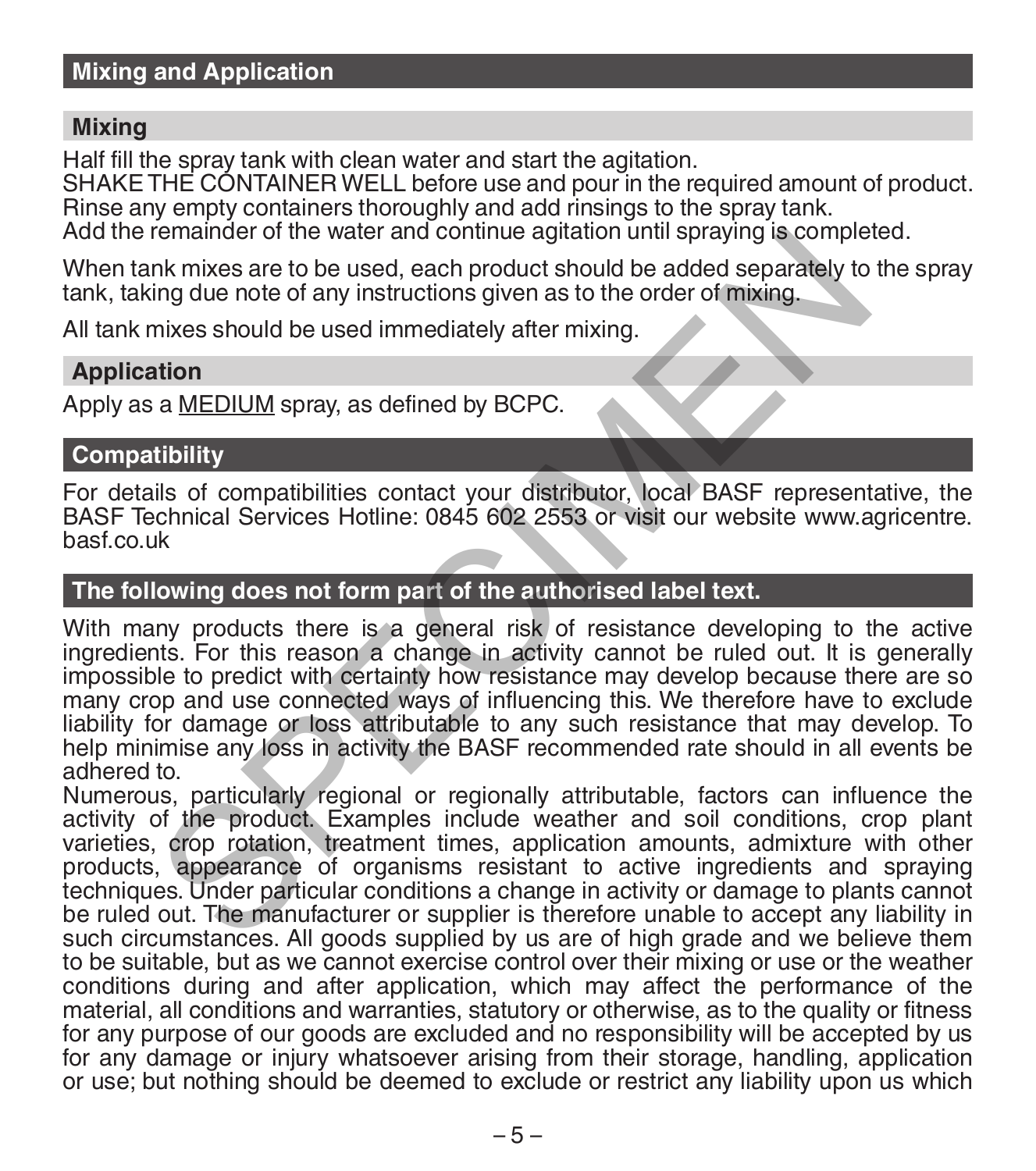cannot be excluded or restricted under the provisions of the Unfair Contract Terms Act 1977 or any similar applicable law.

# **Section 6 of the Health and Safety at Work Act**

#### **Additional Product Safety Information**

The product label provides information on a specific pesticidal use of the product; do not use otherwise, unless you have assessed any potential hazard involved, the safety measures required and that the particular use has "off-label" approval or is otherwise permitted under the Plant Protection Products Regulations. Note rates provides interesting under the rate of the provides there is a set equived to the particular use has "off-label" approval or is<br>a required and that the particular use has "off-label" approval or is<br>during the Pl

The information on this label is based on the best available information including data from test results.

## **Safety Data Sheet**

To access the Safety Data Sheet for this product scan the QR code or use the weblink below:



agricentre.basf.co.uk/Myresa/MSDS

Alternatively, contact your supplier.